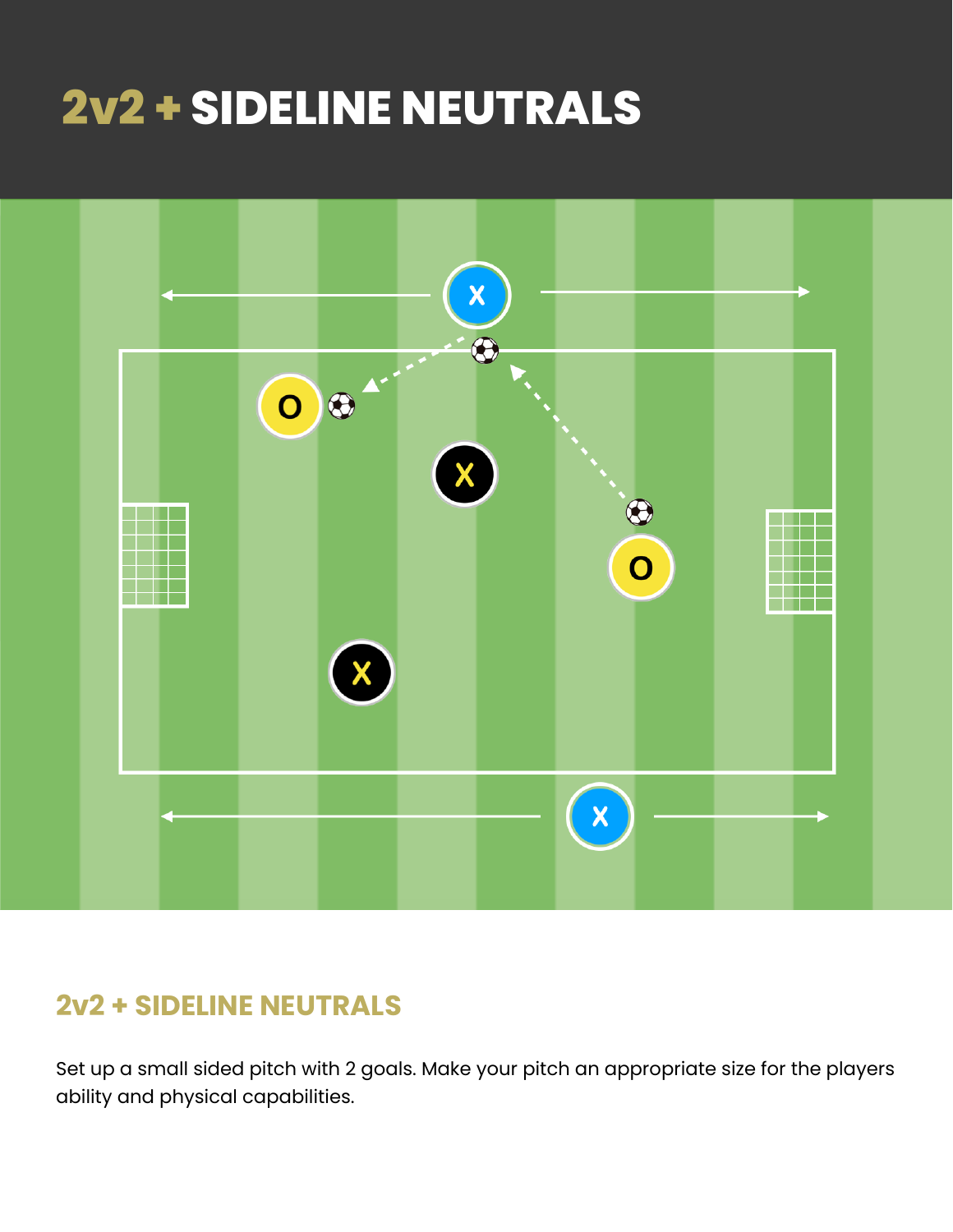#### **SET UP & ACTIVITY**

Set up a small sided pitch appropriate for the age and ability of your players. A standard size to start with is 20 yards x 12 yards. You may want to make this pitch wider to help your players create more width.

**12 YARDS** 

In the middle of the pitch you will have a 2v2 game and you will have a neutral on

each of the sidelines. The team of 2 that has possession of the ball can also use both of the sideline neutrals making the game a 4v2 in attack.

Ensure you rotate the neutrals into the game at regular intervals, you can either play to 3 goals/points then switch the neutrals or you can play a winner stays on format where you the neutrals switch with the team that gets scored on.

### **RULES & CONDITIONS**

- When the sideline neutrals receive the ball they are safe, the players on the field can not leave the field to tackle them or take the ball from them. The sideline neutral can also dribble the ball up and down the sideline and are allowed to score.
- The 2 players in possession must use at least one sideline neutral before they can score
- Team in possession is awarded and extra goal if they can involve both sideline neutrals before scoring
- Team in possession is awarded and extra goal if they can score after playing a wall pass with one of the sideline neutrals